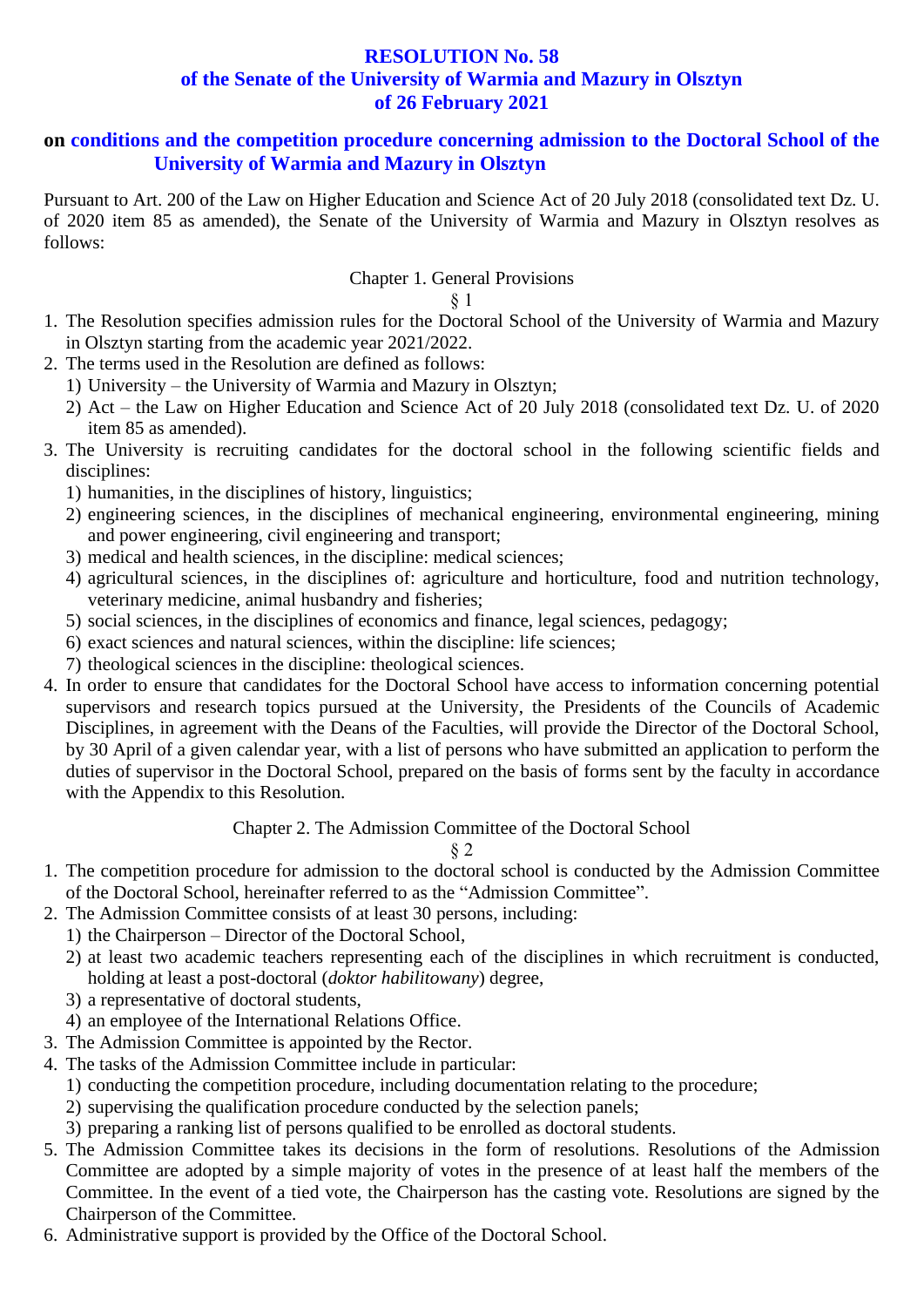- 1. A member of the Admission Committee is required to:
	- 1) be fair, impartial and objective in assessing candidates for doctoral programmes;
	- 2) inform the other members of the Admission Committee of any circumstances that might affect his/her impartiality and objectivity in assessing candidates for the doctoral programme. The Admission Committee may decide to exclude a member of the Admission Committee from the procedure for assessing a given candidate if the participation of that member could give rise to legitimate doubt.
- 2. A member of the Admission Committee is excluded by law from assessing a candidate in particular if:
	- 1) he/she plans to take on the duties of supervisor or assistant supervisor for the candidate,
	- 2) he/she was the supervisor of the candidate's master's thesis,
	- 3) he/she is the candidate's immediate superior,
	- 4) the candidate is or was his/her spouse, or is or was a relative up to the second degree, or is or was cohabiting with a member of the Admission Committee;
	- 5) the candidate is or has been a person related to the member of the Committee by adoption, guardianship or custody;
	- 6) he/she took part in disciplinary proceedings in which a candidate for doctoral programme or a candidate for his/her supervisor was charged with disciplinary offences;
	- 7) there are other objective circumstances that might give rise to legitimate concerns regarding the impartiality and objectivity in assessing the candidate.
- 3. A member of the Admission Committee who is excluded from the assessment of a candidate does not participate in the assessment of the given candidate and shall leave the room of the Admission Committee proceedings for the duration of this assessment.
- 4. The doctoral students' representative referred to in § 2, Paragraph 2, Point 3 is also excluded from the assessment of the candidate if his/her scientific supervisor plans to take on the duties of the candidate's supervisor or auxiliary supervisor.
- 5. The provisions of Paragraph 2 Points 1-2 do not apply to the assessment of candidates referred to in § 11.

# Chapter 3. Selection Procedure

§ 4

The selection procedure is open to candidates who:

- 1) have registered within the specific time limits in the system for the Internet Registration of Candidates, hereafter referred to as IRK; the registration will be regarded as binding once the candidate has fulfilled the following conditions: entered all the necessary data and selected the discipline of the doctoral programme;
- 2) have paid an enrolment fee for the competition procedure for selected academic disciplines, in the amount established by the Rector;
- 3) hold a professional degree of Master (*magister*), Master of Science, Engineer (*magister inżynier*) or equivalent obtained under separate regulations or, according to their statement, by the time the list of doctoral students admitted to the doctoral school is announced, will hold it, or are beneficiaries of the "Diamond Grant" programme referred to in Art. 318.2 of the Act of 3 July 2018 on Introductory provisions of the Law on Higher Education and Science Act of 3 July 2018 (Dz.U. of 2018, item 1669 as amended) or in exceptional cases, justified by the highest quality of scientific achievements, is a graduate of first degree studies or a student who has completed the third year of a uniform master degree programme.
	- § 5
- 1. The selection procedure is a two-stage process.
- 2. The first stage consists in checking the completeness and formal compliance of the submitted documents, assessment and evaluation of the grade point average in the course of studies and evaluation of the written version of the research project, subject to Paragraph 3.
- 3. Persons admitted to the second stage of the selection procedure are those who in the first stage received at least 50% of the maximum number of points in the procedure referred to in Paragraph 2.
- 4. The second stage of the selection procedure consists of the assessment of the candidate's research achievements as described in the application for admission to the doctoral school and the assessment of the interview, taking into account Paragraph 7 and § 6, Paragraph 6, Point 2.
- 5. In order to be placed on the list of candidates eligible for admission to the doctoral school, a candidate must obtain a minimum of 51 points in the entire selection procedure.
- 6. The admission to the doctoral school is limited to a fixed number of places.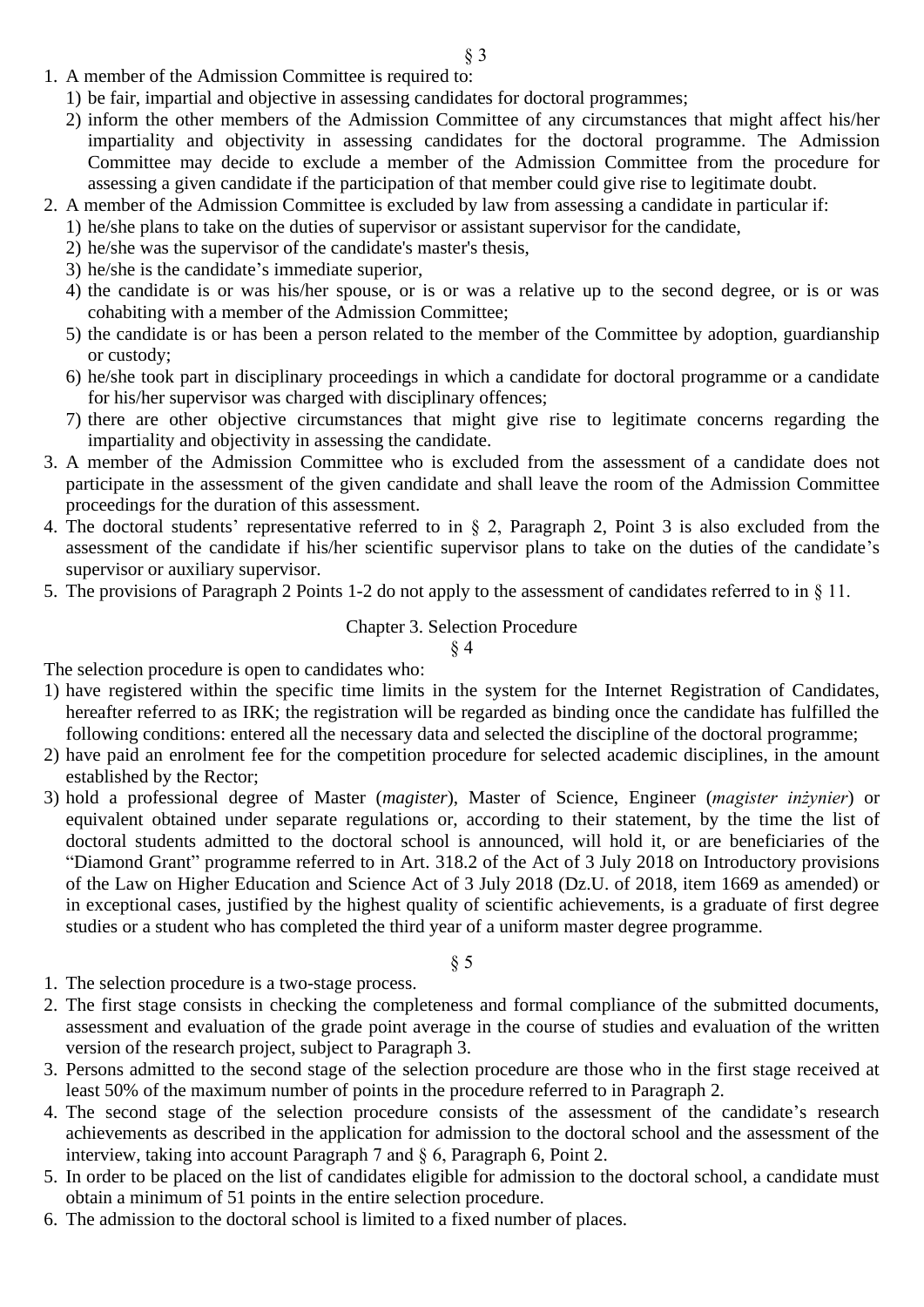- 7. The admission procedure takes into account only the applicant's research activity during the five calendar years preceding the last date for submission of applications to the doctoral school. Where a candidate becomes a parent during this period, which he/she confirms by submitting the child's birth certificate to the Admission Committee, this period is extended by two years for each child.
- 8. The selection procedure referred to in Paragraphs 2 and 4 and § 6, Paragraph 3 is carried out by three-person selection panels appointed by the Chairperson of the Admission Committee, consisting of members of the Admission Committee representing the field of science within the academic discipline declared by the candidate.
- 9. The interview or its part is conducted in English.
- 10. In justified cases, the selection procedure may be conducted in a remote mode, using commonly available Internet tools.
- 11. If a candidate for admission to a doctoral school is a disabled person, the selection panel, in agreement with the Chairperson of the Admission Committee, may, at the candidate's request, apply a different procedure, referred to in § 6, Paragraph 5 and § 6, Paragraph 6 Point 2, taking into account the degree of the disability and the specificity of the given academic discipline.

- 1. The individual items in the candidate's assessment in the selection procedure referred to in § 5 are assigned a point value. The maximum number of points to be obtained in the qualification procedure is 100.
- 2. In the first stage of the selection procedure referred to in  $\S$  5, Paragraph 2, the following items are subject to assessment and scoring:
	- 1) the average of the grades obtained in the course of studies (excluding the diploma grade) rounded to one decimal place (up to 10 points) according to the following scheme:
		- a) grade point average  $\leq 3.9 0$  points,
		- b) grade point average  $\leq 4.0 1$  point,
		- c) grade point average  $4.1 2$  points,
		- d) grade point average  $4.2 3$  points,
		- e) grade point average 4.3 4 points,
		- f) grade point average  $4.4 5$  points,
		- g) grade point average  $4.5 6$  points,
		- h) grade point average  $4.6 7$  points,
		- i) grade point average  $4.7 8$  points,
		- j) grade point average  $4.8 9$  points,
		- k) grade point average  $\geq$  4.9 10 points,
		- subject to Paragraphs 3-4,
		- 2) the evaluation of the research project (up to 20 points), including:
			- a) innovative nature of the research (up to 10 points),
			- b) setting the project in the context of recent literature (up to 4 points),
		- c) relevance and novelty of the proposed research methods (up to 6 points).
- 3. In the case of a candidate holding a higher education diploma issued abroad, § 6, Paragraph 2, Point 1 does not apply, and the result of the studies is determined on the basis of the outcome of the interview in the field of science/academic discipline in which the training at the doctoral school will be implemented, taking into account Paragraph 6, Point 2 and the scoring specified in Paragraph 6, Point 2.1.
- 4. A beneficiary of the "Diamond Grant" programme who holds a higher education diploma is awarded 10 points for the result of the studies.
- 5. The interview referred to in Paragraph 3 is graded on a 2-5 scale for each of the three questions. An interview result below a grade point average of 3.0 will exclude the candidate from further steps of the selection procedure.
- 6. In the second stage of the selection procedure, referred to in  $\S$  5, Paragraph 4, the following items are assessed and scored:
	- 1) the candidate's research achievements to date (maximum 30 points), including:
		- a) managing a research project financed from external sources 8 points (up to 2 projects);
		- b) participation in a research project financed from external sources, confirmed by authorship/coauthorship of a publication arising from the project  $-4$  points (up to 2 projects);
		- c) authorship/co-authorship of publications in journals included in the current list of scientific journals and reviewed materials from international conferences – 4 points as the first author, 2 points as a coauthor (up to 8 points),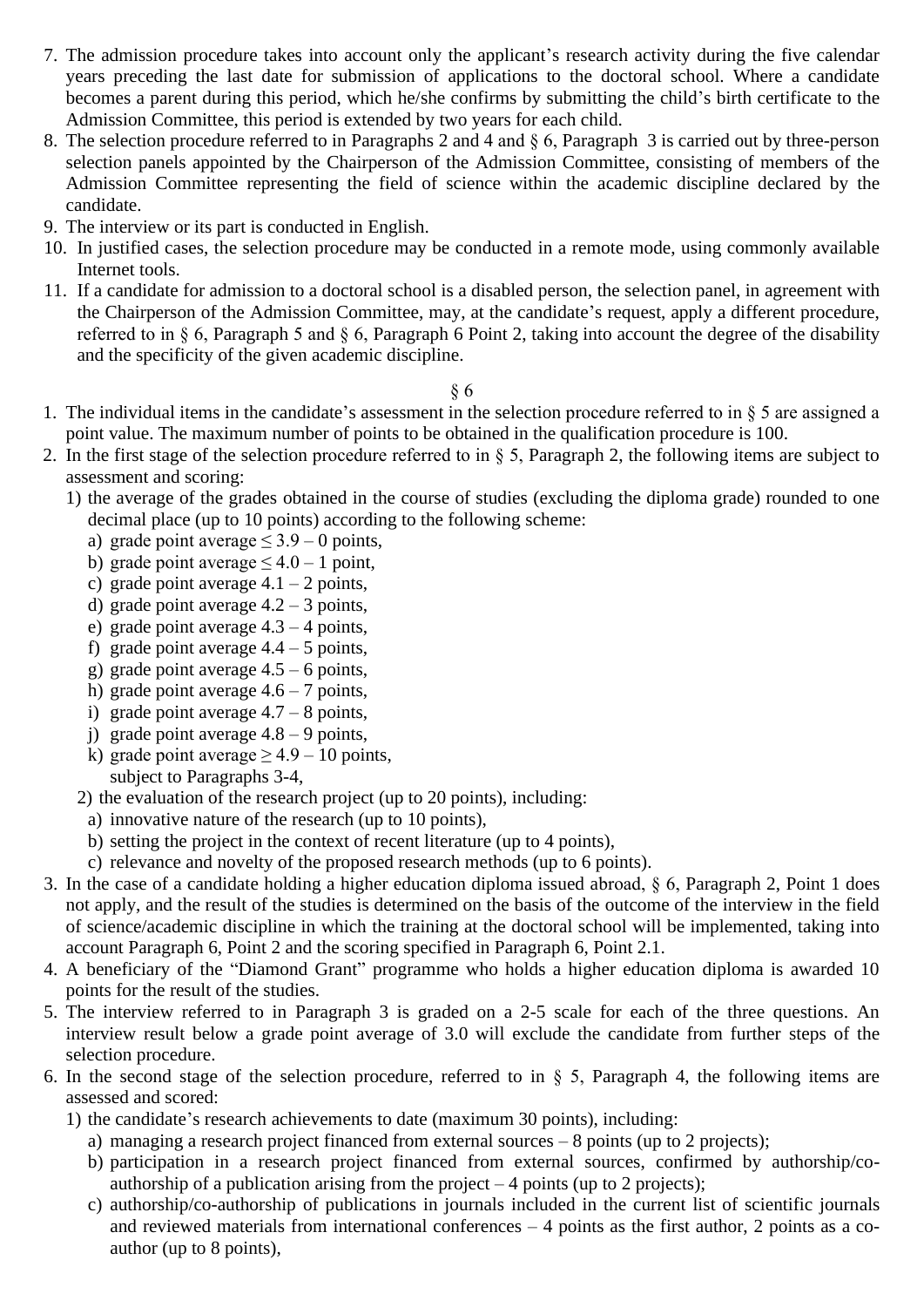- d) authorship/co-authorship of a monograph from the current list of publishers publishing reviewed scientific monographs – 4 points as the first author, 2 points as a co-author (up to 8 points),
- e) authorship/co-authorship of a monograph from the current list of publishers publishing reviewed research monographs – 4 points as the first author, 2 points as a co-author (up to 8 points);
- f) active participation in research conferences (delivering a paper, presenting a poster) 1 point for each presentation (up to 3 points);
- g) participation in internships related to research activities (up to 8 points):
	- − a domestic internship (up to 4 points) of which at least 2 weeks and no more than 2 months 2 points, of which at least 2 months - 4 points,
	- − an internship abroad (up to 8 points), of which: lasting at least 2 weeks and less than 2 months 3 points, lasting at least 2 months – 8 points,
- h) participation in the work of a scientific group confirmed by a publication or an abstract  $-2$  points.
- 2) interview:
	- a) a 5-10 minute presentation, in English, of the objectives of the doctoral dissertation project (up to 10 points),
	- b) factual knowledge, linguistic correctness and the ability to analyse the available literature on the research topic (up to 30 points).

- 1. To apply for admission to the Doctoral School, candidates must submit a complete set of required documents.
- 2. Candidates for admission to the Doctoral School are required to submit the following documents:
	- 1) an application for admission to the Doctoral School on the form available in the IRK system,
	- 2) a photocopy of the diploma of completion of a uniform master degree or second-degree studies or an equivalent diploma obtained on the basis of separate regulations, or a declaration that the diploma or the certificate of obtaining the degree of Master (*magister*) or Master Engineer (*magister inżynier*) will be delivered by the date determined in accordance with  $\S 17 - in$  case of a candidate's failure to deliver the diploma or certificate within the prescribed time limit, the Director refuses to admit the candidate to the Doctoral School; for candidates who have at the same time the status of a first-degree graduate and a beneficiary of the "Diamond Grant" programme – a copy of the first-degree diploma; for candidates applying for admission to the Doctoral School in theological sciences, a bachelor's degree in theology (*licentiatus in theologia*) is additionally required (an original diploma available for inspection);
	- 3) a document confirming the final result of the second-degree studies or of the uniform master degree studies – without rounding to the full grade, according to the template specified by the University, in the IRK system,
	- 4) a document confirming the results of studies carried out so far (applies to candidates who are pursuing their uniform master degree studies and at the same time are beneficiaries of the "Diamond Grant" programme);
	- 5) an original document or a certified copy of a document confirming the status of a beneficiary in the "Diamond Grant" programme (applies to candidates – beneficiaries of the "Diamond Grant" programme);
	- 6) a legalised diploma or a diploma supplement with an Apostille or another document confirming the completion of studies abroad recognized as equivalent to a Polish diploma of the completion of seconddegree studies or uniform master degree studies, in accordance with the regulations on the nostrification of diplomas of higher education studies obtained abroad, unless a candidate graduating from studies abroad is exempted from the nostrification procedure on the basis of these regulations, or recognised, on the basis of an international agreement, as equivalent to a relevant Polish diploma for the completion of second-degree studies or uniform master degree studies, or as authorising to take up studies at a doctoral school in the Republic of Poland (applies to candidates holding a diploma of the completion of studies abroad),
	- 7) evidence of knowledge of foreign languages and a declaration of sufficient knowledge of English for studying in a doctoral school,
	- 8) a description of the initial research project proposal (maximum 1500 words not including the bibliography), including the following elements: title, keywords, aim/research problem, the significance of the proposed research, research methodology, research concept and plan, and initial bibliography, presented in Polish or English;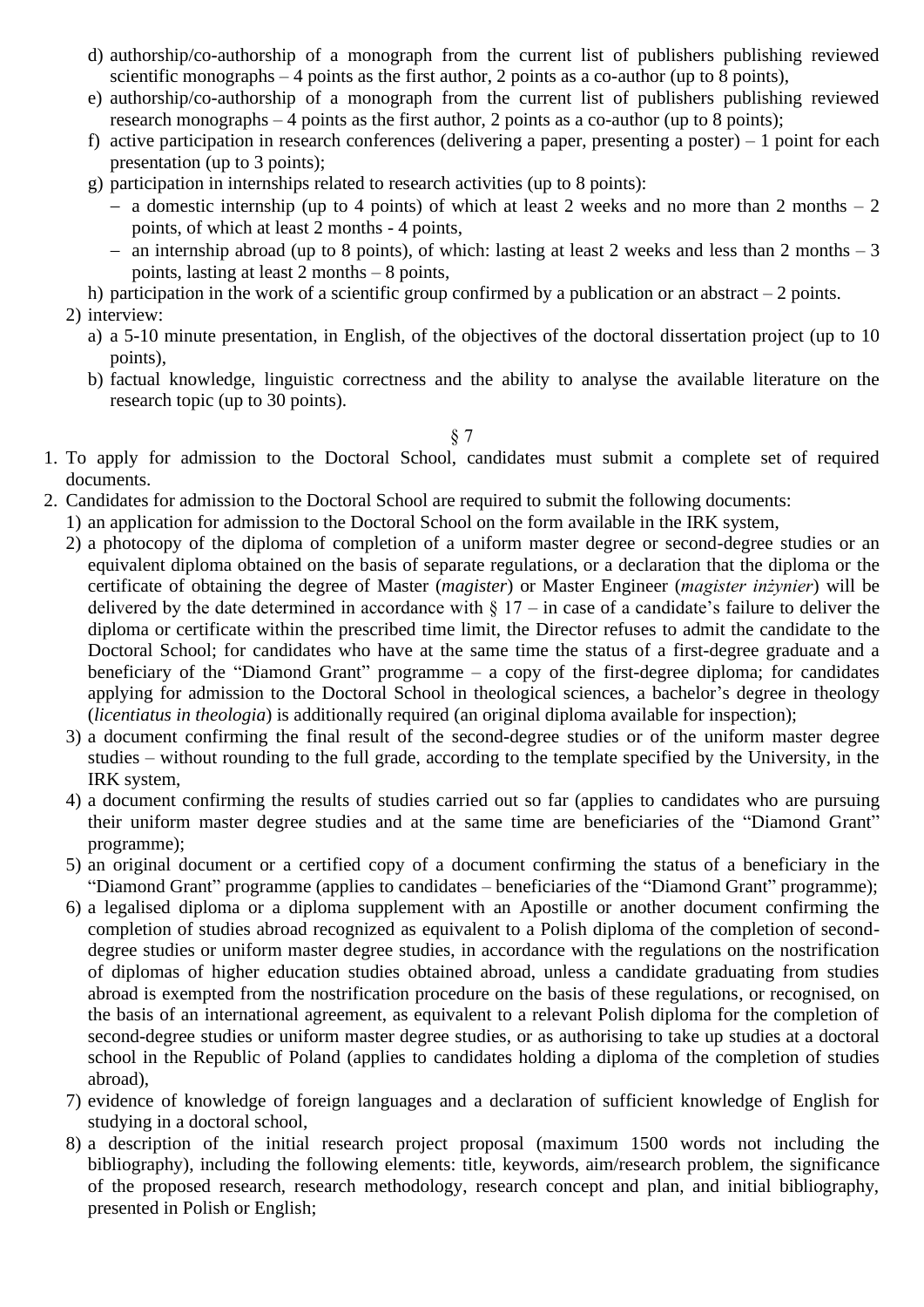- 9) a statement by the person proposed as a supervisor that he/she will take on the role of supervisor if the candidate is enrolled as a doctoral student and of the number of doctoral students for whom he/she remains the designated supervisor,
- 10) a statement from the person proposed as a supervisor and from the Dean of the Faculty (where the person proposed as a supervisor is employed) and possibly from another administrator of funds that funds will be provided for carrying out research connected with the preparation of the doctoral dissertation and other scientific activities resulting from the rules of the Doctoral School if the candidate is accepted to the Doctoral School.
- 11) a photograph (in a paper format) compliant with the requirements applicable for issuing ID cards;
- 12) a photograph in JPG format compliant with the requirements used for issuing ID cards must be uploaded to the IRK system;
- 13) scans of materials supporting the research activity indicated in the application.
- 3. Candidates who are not Polish citizens are required to submit additional documents:
	- 1) confirmation of holding an insurance policy against sickness and accidents for the period of education in Poland, or the European Health Insurance Card, or confirmation of affiliation to the National Health Fund (original or a copy certified by the University) – upon admission to the Doctoral School,
	- 2) certificate of knowledge of the Polish language.
- 4. The documents are submitted with the application for admission to the Doctoral School. Information on research activity not evidenced by submitted materials is not taken into account by the selection panels when evaluating candidates.
- 5. If a candidate applying for admission to the Doctoral School has been given a disciplinary penalty or has been convicted of an intentional offence by a valid court judgement, he/she is obliged to include information to that effect in the document referred to in Paragraph 2, point 1.

- 1. All personal data provided by candidates are processed and stored for the purpose of registration in accordance with applicable legislation and are subject to protection.
- 2. If a candidate is enrolled as a doctoral student, the data used in the recruitment process will be transferred to the University IT systems, including in particular the University Student Support System (USOS), and will be processed in accordance with other applicable regulations for the purposes of organising and ensuring the correct course of studies.

## § 9

The partial grades awarded to the candidate for the individual manifestations of research activity indicated by the candidate, for the research project and for the evaluated interview items are recorded in the case file.

## § 10

- 1. The University allows admission to the Doctoral School above the limit of places as part of the supplementary recruitment, for candidates with the status of:
	- 1) project managers in research programmes specified in the Rector's regulation, provided that the doctoral scholarship is financed under the project for a period of at least 24 months of training at the Doctoral School;
	- 2) researchers or persons recruited to carry out projects under research programmes specified in the Rector's regulation provided that the doctoral scholarship is financed under the project for a period of at least 24 months of training at the Doctoral School;
	- 3) other persons under agreements between the University and other entities, provided that financing of the doctoral scholarship is ensured, including agreements referred to in Art.185.2 of the Act.
- 2. The provision of § 5 Paragraph 5 is applicable to the persons referred to in Paragraph 1.
- 3. The list of research programmes referred to in Paragraph 1 shall be established by the Rector in a regulation, taking into account leading external programmes.

## § 11

1. Research project managers provide the Admission Committee, with information, in writing, concerning the number of persons required, information on the profile of the desired candidate and the assumed duration of participation in the project, in accordance with the approved project conditions. The candidate's expected participation in the project cannot be shorter than 24 months from the start of the training at the Doctoral School. It is also permitted to recruit persons already performing tasks in research projects carried out at the University.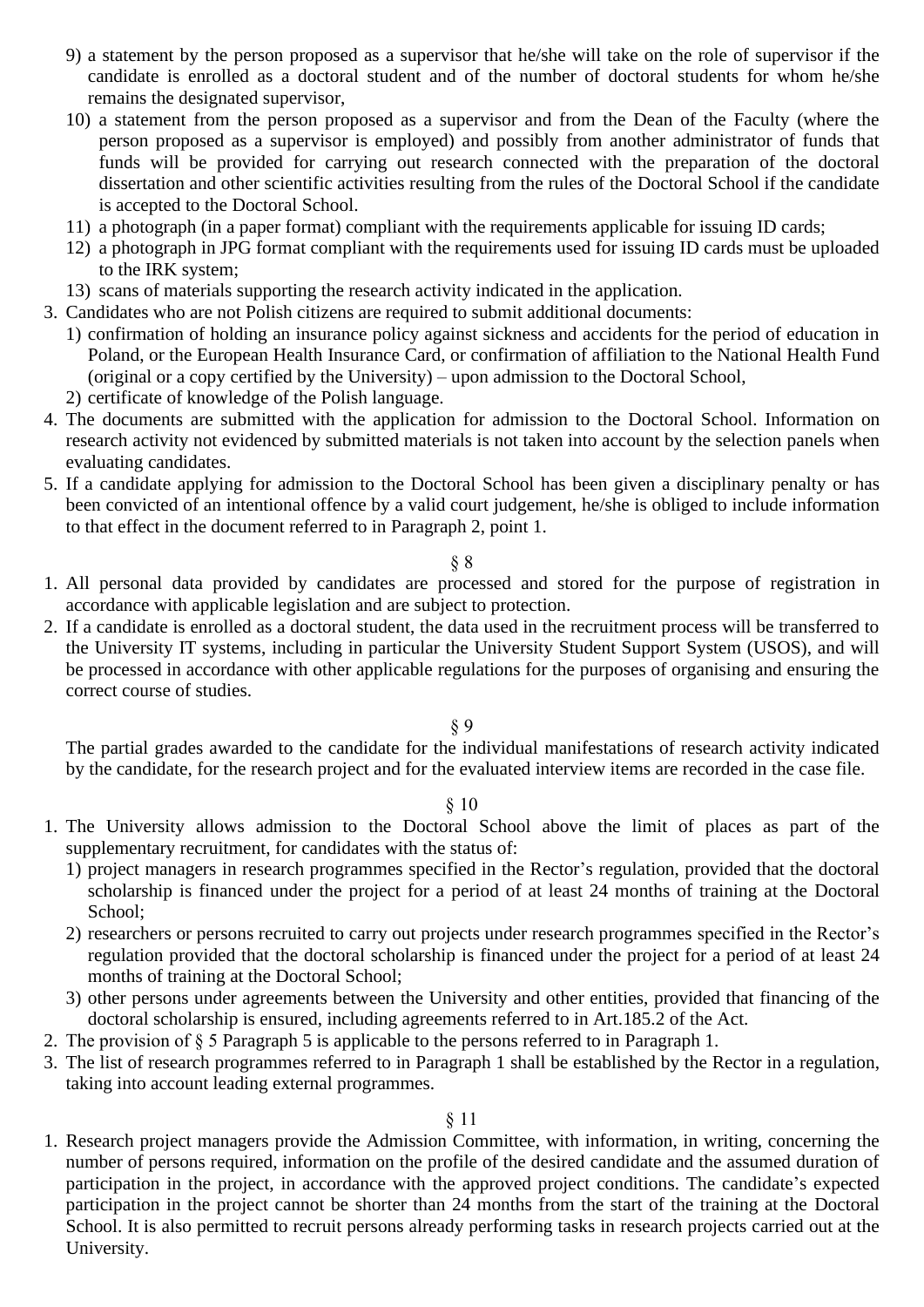- 2. Using the information referred to in Paragraph 1, the Admission Committee shall immediately announce a competition for an additional place in the Doctoral School, specifying the rules of the competition, including the requirements for the competition and the procedure and deadline for the submission of applications, which will not be shorter than 14 days from the date of publishing the announcement on the competition on the University website. The above-specified rules of the competition may be complained against to the Rector, but not later than the deadline for submitting applications. The Rector may cancel the competition and order it to be re-run according to the amended rules.
- 3. The selection panel conducts the qualification procedure in connection with the competition referred to in Paragraph 2 within 30 days of the deadline for submitting applications. The provisions of § 5-6 apply accordingly. The manager of the research project will participate in the meeting of the selection panel, without the right to an assessment. Candidates enrolled as doctoral students under these qualifying proceedings commence their training immediately after the completion of the proceedings.

- 1. The ranking list specifies the order of entering doctoral students in the Doctoral School within the limit of places in a given discipline. Taking into account the recommendations of the selection panels formulated in the selection procedure, the Admission Committee prepares a ranking list of candidates from the selection procedure.
- 2. The ranking list will include:
	- 1) the first and last names of the candidates;
	- 2) the number of points awarded for each item of the assessment;
	- 3) the final score of the candidates expressed in points;
	- 4) an indication of whether the candidate has been qualified for entry into the Doctoral School.
- 3. The ranking list is signed by the Chairperson of the Admission Committee. Any deletions and changes made to the ranking list after it has been signed should include a justification and must be confirmed by the Chairperson of the Committee.
- 4. The candidate receives information on the result of the recruitment procedure to his/her personal registration account in the IRK system.
- 5. The ranking list, referred to in Paragraph 1, is presented by the Admission Committee to the Rector and announced immediately by its publication on the University website. The ranking list includes the date of its announcement.
- 6. A candidate who notices obvious errors in the published ranking list should report them within three days of its announcement to the Admissions Committee, which shall immediately correct them. The correction shall be recorded in the minutes. Following the correction, Paragraph 5 shall be applied accordingly.

Chapter 4. Enrolment to the doctoral programme,

issuing a decision on refusal of admission to a doctoral programme

§ 13

A candidate who has been accepted for admission to a doctoral programme is entered on the list of doctoral students at the Doctoral School after the candidate provides immediately, and not later than by the date specified in accordance with § 17, a statement that he/she will be a doctoral student only at the Doctoral School to which he/she has been accepted.

- 1. The Chairperson of the Admission Committee enters candidates on the list of doctoral students at the Doctoral School in the order established in the admission procedure for a given academic discipline, within the limit of places allocated for that discipline.
- 2. Where more than one candidate obtains the same score as the last person entered on the list of doctoral students in a given discipline, all such candidates are entered on the list of doctoral students in that discipline. Before enrolling these persons, the Chairperson of the Admission Committee applies to the Rector for consent to exceed the limit established for a given enrolment.
- 3. Persons who have not been admitted due to exhaustion of the limit of places within a given discipline of the Doctoral School form a reserve group. When places on the list of doctoral students admitted to the Doctoral School become vacant, such persons are admitted to the list of doctoral students within a given discipline of the Doctoral School in the order resulting from the number of points obtained, of which they should be immediately notified. The provisions of Paragraph 2 and § 13 apply accordingly, with the candidate being obliged to submit the missing documents within seven days as of being informed of this obligation.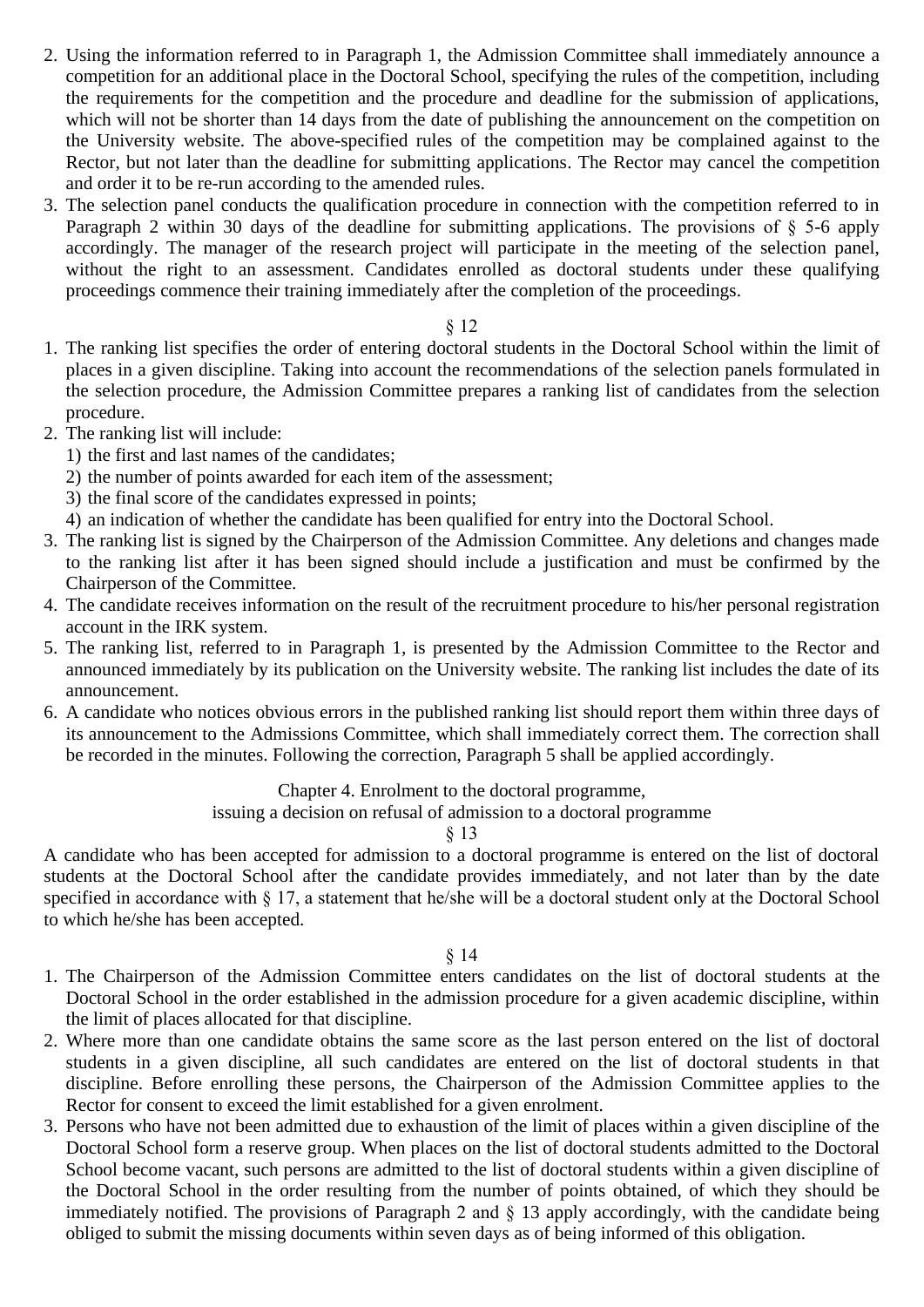- 4. The Chairperson of the Admission Committee announces the list of persons admitted to the Doctoral School immediately after the limit of places has been filled by candidates entered on the list of doctoral students at the Doctoral School, within the time limit determined in accordance with § 17.
- 5. The list referred to in Paragraph 4 is updated by the Chairperson of the Admission Committee with the persons referred to in Paragraph 3 as at 30 September of a given calendar year.
- 6. The final list of persons admitted to the Doctoral School is announced immediately by its publication on the University website.

In the case of candidates who are not Polish citizens, enrolment in a doctoral programme takes place based on an administrative decision admitting a candidate to a doctoral programme, issued, at the request of the Admissions Committee, by the Rector or a person authorised by the Rector.

## § 16

- 1. Information on the enrolment on the list of doctoral students in the Doctoral School, an administrative decision referred to in § 15, Paragraph 3, and a decision on refusal of admission to a doctoral school are delivered to a candidate under general rules. In addition, the Chairperson of the Admission Committee announces the list of persons enrolled as doctoral students at the Doctoral School by publishing it on the University website and submits it to the Rector.
- 2. The decision on the refusal to admit a candidate to the Doctoral School is signed by the Chairperson of the Admission Committee.
- 3. A candidate is entitled to apply for reconsideration of the decision to refuse admission to the Doctoral School. The application should be submitted to the Rector within 14 days of receiving the decision.
- 4. If the Rector accepts the application referred to in Paragraph 3 in its entirety, it results in an administrative decision overruling the decision to refuse a candidate for admission to the Doctoral School and discontinuing the administrative proceedings concerning the refusal, and then enrolling the candidate as a doctoral student in the Doctoral School. The provision of §15, Paragraph 3 applies accordingly. If the limit of places has been exhausted, the Chairperson of the Admission Committee shall apply to the Rector for permission to exceed the limit specified for a given discipline.
- 5. The decision of the Rector is final. It can be appealed against to the Provincial Administrative Court in Olsztyn.

## § 17

A detailed schedule of the recruitment procedure to the Doctoral School in a given academic year is established by the Rector in the form of a decision.

## § 18

This Resolution shall come into force on the date of its adoption.

# **Chairperson of the Senate Rector**

*dr hab. Jerzy A. PRZYBOROWSKI, prof. UWM*